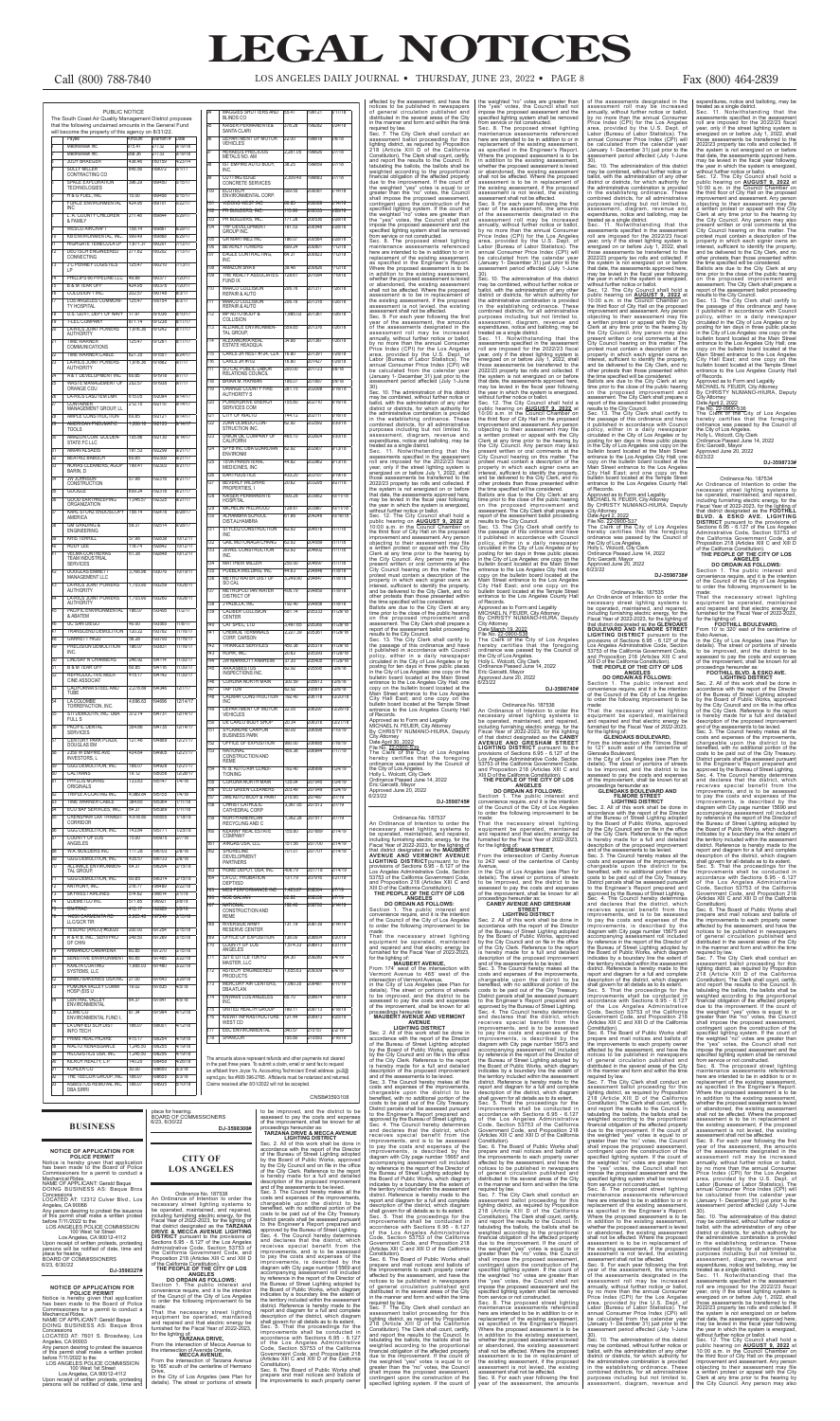LOS ANGELES DAILY JOURNAL THURSDAY, JUNE 23, 2022 •PAGE 9

present written or oral comments at the City Council hearing on this matter. The protest must contain a description of the property in which each signer owns an interest, sufficient to identify the property, and be delivered to the City Clerk, and no other protests than those presented within the time specified will be considered.

Ballots are due to the City Clerk at any time prior to the close of the public hearing on the proposed improvement and assessment. The City Clerk shall prepare a

City Attorney<br>Date <u>March 27, 2022</u><br>File No. <u>22-0900-S35</u><br>The Clerk of the City of Los Angeles<br>hereby certifies that the foregoing<br>ordinance was passed by the Council of the City of Los Angeles. Holly L. Wolcott, City Clerk Ordinance Passed June 14, 2022

report of the assessment ballot proceeding results to the City Council. Sec. 13. The City Clerk shall certify to the passage of this ordinance and have it published in accordance with Council policy, either in a daily newspaper circulated in the City of Los Angeles or by posting for ten days in three public places in the City of Los Angeles: one copy on the bulletin board located at the Main Street entrance to the Los Angeles City Hall; one copy on the bulletin board located at the Main Street entrance to the Los Angeles City Hall East; and one copy on the bulletin board located at the Temple Street entrance to the Los Angeles County Hall of Records.

Approved as to Form and Legality MICHAEL N. FEUER, City Attorney By CHRISTY NUMANO-HIURA, Deputy

**LIGHTING DISTRICT** Sec. 2. All of this work shall be done in accordance with the report of the Director of the Bureau of Street Lighting adopted<br>by the Board of Public Works, approved<br>by the City Council and on file in the office<br>of the City Clerk. Reference to the report<br>is hereby made for a full and detailed<br>description of

Eric Garcetti, Mayor Approved June 20, 2022 6/23/22

**DJ-3598730#**

Ordinance No. 187533

An Ordinance of Intention to order the necessary street lighting systems to be operated, maintained, and repaired, including furnishing electric energy, for the Fiscal Year of 2022-2023, for the lighting of that district designated as the **HATTERAS ST. & CAMELLIA AVE. NO.1 LIGHTING DISTRICT** pursuant to the provisions of Sections 6.95 - 6.127 of the Los Angeles Administrative Code, Section 53753 of the California Government Code, and Proposition 218 (Articles XIII C and XIII D of the California Constitution). **THE PEOPLE OF THE CITY OF LOS** 

### **ANGELES DO ORDAIN AS FOLLOWS:**

Section 1. The public interest and convenience require, and it is the intention of the Council of the City of Los Angeles to order the following improvement to be

costs to be paid out of the City Treasury.<br>District parcels shall be assessed pursuant<br>to the Engineer's Report prepared and<br>approved by the Bureau of Street Lighting.<br>Sec. 4. The Council hereby determines<br>and declares tha mprovements, and is to be assessed to pay the costs and expenses of the<br>improvements, is described by the improvements, is described by the<br>diagram with City page number 15688 and<br>accompanying assessment roll included<br>by reference in the report of the Director of<br>the Bureau of Street Lighting adopted by<br>the Board of Public Wor indicates by a boundary line the extent of<br>the territory included within the assessment<br>district. Reference is hereby made to the<br>report and diagram for a full and complete<br>description of the district, which diagram shall govern for all details as to its extent. Sec. 5. That the proceedings for the improvements shall be conducted in accordance with Sections 6.95 - 6.127 of the Los Angeles Administrative Code, Section 53753 of the California Government Code, and Proposition 218 (Articles XIII C and XIII D of the California

required by law. Sec. 7. The City Clerk shall conduct an assessment ballot proceeding for this lighting district, as required by Proposition 218 (Article XIII D of the California Constation). The Clerk shall count, certify, and report the results to the Council. In tabulating the ballots, the ballots shall council. In weighted according to the proportional due

impose the proposed assessment and the<br>specified lighting system shall be removed<br>from service or not constructed.<br>Sec. 8. The proposed street lighting<br>maintenance assessments referenced<br>here are intended to be in addition whether the proposed assessment is levied<br>or abandoned, the existing assessment<br>shall not be affected. Where the proposed<br>assessment is to be in replacement of<br>the existing assessment, if the proposed<br>assessment is not lev

Sec. 9. For each year following the first<br>cye-<br>or of the assessment, the amounts<br>of the assessment coll may be increased<br>annually, without further notice or ballot,<br>by no more than the amoual Consumer<br>Price Index (CPI) for

made: That the necessary street lighting equipment be operated, maintained and repaired and that electric energy be furnished for the Fiscal Year of 2022-2023,

### for the lighting of: **HATTERAS STREET,**

From 0' to 206' east of the intersection of Camellia Avenue,<br>in the City of Los Angeles (see Plan for<br>details). The street or portions of streets<br>to be improved, and the district to be<br>assessed to pay the costs and expenses<br>of the improvement, shall be known for all

proceedings hereunder as: **HATTERAS ST. & CAMELLIA AVE. NO.1** 

assessments specified in the assessment roll are imposed for the 2022/23 fiscal year, only if the street lighting system is energized on or before July 1, 2022, shall those assessments be transferred to the<br>2022/23 property tax rolls and collected. If 2022/23 property tax rolls and collected. If<br>the system is not energized on or before<br>that date, the assessments approved here,<br>may be levied in the fiscal year following<br>the year in which the system is energized,<br>without

improvement and assessment. Any person<br>objecting to their assessment may file<br>a written protest or appeal with the City<br>Clerk at any time prior to the hearing by<br>the City Council. Any person may also<br>present written or ora property in which each signer owns an interest, sufficient to identify the property, and be delivered to the City Clerk, and no other protests than those presented within

Constitution). Sec. 6. The Board of Public Works shall prepare and mail notices and ballots of the improvements to each property owner affected by the assessment, and have the notices to be published in newspapers of general circulation published and distributed in the several areas of the City

**ANGELES DO ORDAIN AS FOLLOWS:** Section 1. The public interest and convenience require, and it is the intention of the Council of the City of Los Angeles to order the following improvement to be

assessed to pay the costs and expenses of the improvement, shall be known for all Proceedings hereunder as:<br>roceedings hereunder as:<br>**CORINTH AVE. & TENNESSEE AVE.** 

**CORINTH AVE. & TENNESSEE AVE.**<br>Sec. 2. All of this work shall be done in accordance with the report of the Bureau of Street Lighting adopted of the Bureau of Street Lighting daopted by the Gotar of the Direction of the Ci

improvements, is described by the<br>diagram with City page number 15691 and<br>accompanying assessment roll included<br>by reference in the report of the Director of<br>the Bureau of Street Lighting adopted by<br>the Board of Public Wor

indicates by a boundary line the extent of<br>the territory included within the assessment<br>district. Reference is hereby made to the<br>report and diagram for a full and complete<br>description of the district, which diagram<br>shall

Sec. 10. The administration of this district may be combined, without further notice or ballot, with the administration of any other district or districts, for which authority for the administrative combination is provided in the establishing ordinance. These combined districts, for all administrative purposes including but not limited to, assessment, diagram, revenue and expenditures, notice and balloting, may be treated as a single district. Sec. 11. Notwithstanding that the may be levied in the fiscal year following<br>the year in which the system is energized,<br>without further notice or ballot.<br>Sec. 12. The City Council shall hold a<br>public hearing on **AUGUST 9. 2022** at<br>10:00 a.m. in the Council property in which each signer owns an interest, sufficient to identify the property,

and be delivered to the City Clerk, and no<br>other protests than those presented within<br>the time specified will be considered.<br>Ballots are due to the City Clerk at any<br>time prior to the close of the public hearing on the proposed improvement and<br>assessment. The City Clerk shall prepare a

assessment. The City Clerk shall prepare a<br>report of the assessment ballot proceeding<br>results to the City Council.<br>Sec. 13. The City Council.<br>the passage of this ordinance and have<br>it published in accordance with Council<br>p entrance to the Los Angeles City Hall; one copy on the bulletin board located at the CM (City Hall East; and one copy on the bulletin board located at the Temple Street entrance to the Los Angeles County Hal<br>of Records.

of Records<br>Approved as to Form and Legality<br>MICHAEL N. FEUER, City Attorney<br>City Attens<br>City Attemey<br>City Attemey<br>City Attemey<br>File No <u>22-0900-S33</u><br>The Clerk of the City of Los Angeles<br>Are File Clerk of the City of Los An

the time specified will be considered. Ballots are due to the City Clerk at any time prior to the close of the public hearing on the proposed improvement and assessment. The City Clerk shall prepare a

report of the assessment ballot proceeding results to the City Council. Sec. 13. The City Clerk shall certify to the passage of this ordinance and have it published in accordance with Council policy, either in a daily newspaper circulated in the City of Los Angeles or by posting for ten days in three public places in the City of Los Angeles: one copy on the bulletin board located at the Main Street entrance to the Los Angeles City Hall; one copy on the bulletin board located at the Main Street entrance to the Los Angeles City Hall East; and one copy on the

218 (Article XIII D of the California<br>Constitution). The Clerk shall count, certify,<br>Constitution). The Clerk shall count, certify,<br>and report the results to the Council. In<br>tabulating the ballocs, the ballocs shall be<br>thr Sec. 8. The proposed street lighting<br>maintenance assessments referenced here are intended to be in addition to or in replacement of the existing assessment, as specified in the Engineer's Report. Where the proposed assessment is to be in addition to the existing assessment, whether the proposed assessment is levied<br>or abandoned, the existing assessment<br>assessment is to be in replacement of<br>the existing assessment, if the proposed

assessment is not levied, the existing<br>assessment is not levied, the existing<br>Sassessment shall not be affected.<br>Sec. 9. For each year following the first<br>of the assessment, the amounts<br>of the assessment colling to the inc

bulletin board located at the Temple Stree entrance to the Los Angeles County Hall of Records. Approved as to Form and Legality MICHAEL N. FEUER, City Attorney By CHRISTY NUMANO-HIURA, Deputy City Attorney Date <u>April 16, 2022</u><br>File No. <u>22-0900-S34</u><br>the City of Los Angeles hereby certifies that<br>the foregoing ordinance was passed by the Ordinance No. 187531<br>An Ordinance of Intention to order the<br>necessary street lighting systems to<br>be operated, maintained, and repaired,<br>including furnishing electric energy, for the<br>Fiscal Year of 2022-2023, for the lighti LIGHTING DISTRICT pursuant to the<br>provisions of Sections 6.95 - 6.127 of the<br>Los Angeles Administrative Code, Section<br>53753 of the California Government Code,<br>and Proposition 218 (Articles XIII C and<br>XIII D of the Californ **THE PEOPLE OF THE CITY OF LOS** 

> for the light **AMBROSE AVENUE,**

Ordinance No. 187532<br>An Ordinance of Intention to order the<br>necessary street lighting systems to<br>be operated, maintained, and repaired,<br>including furnishing electric energy, for the<br>Fiscal Year of 2022-2023, for the lighti From the intersection of Rodney Drive to 162' west of the centerline of Rodney Drive

**RODNEY DRIVE,**<br>From the intersection of Ambrose Avenue<br>to 118' north of the centerline of Ambrose Avenue in the City of Los Angeles (see Plan for

details). The street or portions of streets<br>to be improved, and the district to be<br>assessed to pay the costs and expenses<br>of the improvement, shall be known for all<br>proceedings hereunder as:<br>**AMBROSE AVENUE AND RODNEY** 

Council of the City of Los Angeles. Holly L. Wolcott, City Clerk Ordinance Passed June 14, 2022

of that district designated as the **CORINTH**<br>**AVE. & TENNESSEE AVE. NO.1**<br>**LIGHTING DISTRICT** pursuant to the<br>provisions of Sections 6.95 - 6.127 of the<br>Los Angeles Administrative Code, Section<br>53753 of the California Gove

Eric Garcetti, Mayor Approved June 20, 2022 6/23/22

**DRIVE NO. 1 LIGHTING DISTRICT**<br>CREATION DISTRICT SOCTION SCENCE AND of this work shall be done in accordance with the report of the Director of the Clindring adopted by the Gotard of Public Works, approved of the Clity Cl accordance with Sections 6.95 - 6.127 of the Los Angeles Administrative

made: That the necessary street lighting equipment be operated, maintained and repaired and that electric energy be furnished for the Fiscal Year of 2022-2023,

**CORINTH AVENUE,**<br> **CORI** west of the centerline of<br>
Tennessee Avenue,<br>
in the City of Los Angeles (see Plan for<br>
details). The street or portions of streets<br>
to be improved, and the district to be

for the lighting of: **SAWTELLE BOULEVARD,** From 0' to 378' west of the  $\alpha$ Tennessee Avenue, **TENNESSEE AVENUE,** From 0' to 98' north of the centerline of Corinth Avenue,

of the Los Angeles Administrative Code, Section 53753 of the California Government Code, and Proposition 218 (Articles XIII C and XIII D of the California Constitution). Sec. 6. The Board of Public Works shall prepare and mail notices and ballots of the improvements to each property owner affected by the assessment, and have the notices to be published in newspapers

> By CHRISTY NUMANO-HIURA, Deputy<br>City Attomey<br>Date April 30, 2022<br>File No. <u>22-0900-532</u><br>File No. <u>22-0900-532</u><br>The Clerk of the City of Los Angeles<br>hereby certifies that the foregoing<br>ordinance was passed by the Council of Ordinance Passed June 14, 2022 Eric Garcetti, Mayor Approved June 20, 2022 6/23/22

Ordinance No. 187530 An Ordinance of Intention to order the necessary street lighting systems to be operated, maintained, and repaired, including furnishing electric energy, for the Fiscal Year of 2022-2023, for the lighting of that district designated as the **AVENUE SAN LUIS AND SHOUP AVENUE LIGHTING DISTRICT** pursuant to the provisions of Sections 6.95 - 6.127 of the Los Angeles Administrative Code, Section 53753 of the California Government Code, XIII C and Proposition 2.18 (Articles XIII C and XIII D of th

of general circulation published and distributed in the several areas of the City in the manner and form and within the time

required by law. Sec. 7. The City Clerk shall conduct an assessment ballot proceeding for this lighting district, as required by Proposition

made: That the necessary street lighting equipment be operated, maintained<br>and repaired and that electric energy be<br>furnished for the Fiscal Year of 2022-2023,<br>for the lighting of:<br>**AVENUE SAN LUIS,** 

From the intersection of Shoup Avenue to west of the centerline

**DJ-3598703#** Section 1. The public interest and convenience require, and it is the intention of the City of Los Angeles to order the following improvement to be made: That the necessary street lighting equipment be operated, maintained and repaired and that electric energy be furnished for the Fiscal Year of 2022-2023,

may be combined, without further notice or ballot, with the administration of any other district or districts, for which authority for the administrative combination is provided in the establishing ordinance. These combined districts, for all administrative purposes including but not limited to, assessment, diagram, revenue and expenditures, notice and balloting, may be treated as a single district. Sec. 11. Notwithstanding that the

assessments specified in the assessment roll are imposed for the 2022/23 fiscal year, only if the street lighting system is energized on or before July 1, 2022, shall those assessments be transferred to the 2022/23 property tax rolls and collected. If the system is not energized on or before that date, the assessments approved here,

> Section 1. The public interest and convenience require, and it is the intention of the Council of the City of Los Angeles to order the following improvement

> Hill Street, in the City of Los Angeles (see Plan for details). The street or portions of streets to be improved, and the district to be assessed to pay the costs and expenses<br>of the improvement, shall be known for all hent, shall be known for al

the City of Los Angeles. Holly L. Wolcott, City Clerk Ordinance Passed June 14, 2022 Eric Garcetti, Mayor Approved June 20, 2022 6/23/22 **DJ-3598702#** description of the proposed improvement and of the assessments to be levied. Sec. 3. The Council hereby makes all the costs and expenses of the improvements, chargeable upon the district to be benefited, with no additional portion of the costs to be paid out of the City Treasury.<br>District parcels shall be assessed pursuant to the Engineer's Report prepared and<br>approved by the Bureau of Street Lighting.<br>Sec. 4. T Approved as to Form and Legality<br>MICHAEL N. FEUER, City Attorney<br>By CHRISTY NUMANO-HIURA, Deputy<br>City Attorney<br>Date <u>March 19, 2022</u>

File No. 22-0900-S30<br>The Clerk of the City of Los Angeles<br>The Clerk of the City of Los Angeles<br>ordinance was passed by the Council of<br>the City of Los Angeles.<br>Holly L. Wolcott, City Clerk<br>Ordinance Passed June 14, 2022<br>Dri

## **ANGELES DO ORDAIN AS FOLLOWS:**

Code, Section 53753 of the California Government Code, and Proposition 218

(Articles XIII C and XIII D of the California<br>Constitution).<br>Constitution Card XIII D of the California<br>Sec. 6. The Board of Public Works shall<br>prepare and mail notices and ballots of<br>the improvements to each property owne

Section 1. The public interest and convenience require, and it is the intention of the Council of the City of Los Angeles to order the following improvement

### for the lighting of: **FRANKLIN AVENUE,** From 145' to 295' west of the centerline of

ballot, with the administration of any other district or districts, for which authority for

the administrative combination is provided in the establishing ordinance. These<br>in the establishing ordinance. These<br>gombined districts, for all administrative<br>geographitters, notice and ballotting, may be<br>experimented to

**DJ-3598692#**

ID NO. 5238 – SUNSET BOULEVARD<br>AND MALTMAN AVENUE (REBALLOT)<br>ID NO. 5329 – SHELDON STREET AND<br>SHARP AVENUE NO.1<br>ID NO. 5329 – SHELDON STREET AND<br>ID NO. 5386 – BARRINGTON AVENUE<br>AND NEBRASKA AVENUE NO.4<br>BOULEVARD AND FEDERA for installation near your property. The<br>proposed <u>installation</u> is financed by a<br>private developer as a City required<br>condition of the development. This is<br>your Notice of Proceedings necessary to<br>finance the <u>maintenance</u> of specified lighting near your property. Since 1935, Los Angeles City Policy has been that all benefiting property owners pay for the maintenance of street lighting near their property, which includes energy, lamp changing fixture cleaning and repairs, and eventual replacement of deteriorated, obsolete lighting. To date, **maintenance assessments have not been collected for the specified lights**. The recently approved Proposition 218 requires that new and increased assessments be subject to approval by property owners. ASSESSMENT - AMOUNT AND BASIS Only those properties with nearby streetlights have special benefit, and pay an assessment. The amount assessed is based on the size, frontage(s) and zoning of the property, the lighting level, street classification and the type of street lighting equipment. About 490,000 parcels, or 2/3 of the parcels in the City benefit from streetlights and are assessed (in accordance with City Policy) annually for street lighting maintenance. Your property, being near the specified street lighting, has special benefit, and is proposed to pay a street lighting maintenance assessment consistent<br>with Council Policy. Assessments for<br>maintenance of street lighting are collected<br>through the County Property Tax Bill.<br>This is an annual assessment, which covers a 12-month operation period from July 1 to June 30 of this fiscal year. If the proposed maintenance assessments are confirmed and adopted, then the assessments indicated below will collected for this fiscal year, as well as fo each following fiscal year. **For information, please call (213) 847- 1500, Bureau of Street Lighting, 1149 S. Broadway, 2nd Floor, Los Angeles, CA 90015. PROTEST PROCEDURE** There is a protest procedure provided by State and City law (2 and 3 referenced below). Protests presented for consideration of the Council are not

in the manner and form and within the time

**ANGELES DO ORDAIN AS FOLLOWS:**

Section 1. The public interest and convenience require, and it is the intention of the City of Los Angeles to order the following improvement to be

proceedings accompanied by a ballot.<br>Public Hearing: At 10:00 a.m. on<br>7/27/2022 IN THE THIRD FLOOR<br>HEARING ROOM, 200 N. SPRING ST.,<br>the Board of Public Works will hold a public hearing at which time property owners or other interested persons may discuss any errors, omissions, or irregularities in th proceedings or assessments for this new

Avenue in the City of Los Angeles (see Plan for details). The street or portions of streets

to be improved, and the district to be<br>sossessed to pay the costs and expenses<br>sossessed to pay the costs and expenses<br>of the improvement, shall be known for all<br>**AVENUE SAN LUIS AND SHOUP**<br>**AVENUE SAN LUIS AND SHOUP**<br>**AVE** 

prepare and mail notices and ballots of<br>the improvements to each property owner<br>affected by the assessment, and have the<br>notices to be published in newspapers<br>of general circulation published and<br>distributed in the several

Constitution). The Clerk shall count, certify, and report the results to the Council. In tabulating the ballots, the ballots shall be used<br>plated according to the proportional financial objepted according to the proportion

Sec. 8. The proposed strete lighting<br>maintenance assessments referenced<br>there are intended to be in addition to or in<br>replacement of the existing assessment,<br>as specified in the Engineer's Report.<br>Where the proposed assess

ballot, with the administration of any other<br>district or districts for which and y other<br>district or districts for which and<br>noisy for<br>the administrative combination is provided<br>in the establishing ordinance. These<br>combine

receives special benefit from the assessed<br>in perform the more throm the more term of the mimprovements, and is to be assessed<br>to pay the costs and expenses of the<br>interparents, is described by the didiagram with City page Sec. 7. The City Clerk shall conduct an assessment ballot proceeding for this lighting district, as required by Proposition 218 (Article XIII D of the California Control Control<br>Constitution). The Clerk shall count, certify,<br>and report the results to the Council. In<br>tabulating the ballocs, the ballots shall be weighted according to the proporti Sec. 8. The proposed strett lighting<br>maintenance assessments referenced<br>there are intended to be in addition to or in<br>replacement of the existing assessment,<br>as specified in the Engineer's Report.<br>Where the proposed assess

(Articles XIII C and XIII D of the California<br>Constitution).<br>Constitution Circles XIII C and of Public Works shall<br>prepare and mail notices and ballots of<br>the improvements to each property owner<br>affected by the assessment,

of the assessments designated in the<br>assessment roll may be increased<br>assessment roll may be increased<br>phy no more than the annual Consumer<br>Price Index (CPI) for the Los Angeles<br>area, provided by the U.S. Dept. of<br>Labor (B

Sec. 10. The administration of this district<br>may be combined, without further notice or<br>ballot, with the administration of any other<br>district or districts, for which authority for<br>the administrative combination is provided

assessments specified in the assessments por<br>an assessments porcified in the assessments propared for the 2022/23 fiscal<br>pear, only if the street lighting system is<br>those assessments be transferred to the<br>chose assessments

interest, sufficient to identify the property, and<br>and be delivered to the City Clerk, and no<br>other protests than those presented within<br>Ballots are due to the City Clerk at any<br>time pror to the close of the public hearing

to the City Council at a later meeting, at which time the Council may confirm and levy the assessments.<br>BALLOT RESULTS MAY BE VIEWED

*DEMANDADO)*: Eduardo Carrera, A Single<br>Man, Elvira Ramirez, A Single Woman,<br>Juliana Teran, A Single Woman, Rene<br>Jurado, A Single Man and all persons unknown, claiming any legal or equitable right, title, estate, lien, or interest in the property described in the complaint adverse to Plaintiff's title or any cloud on Plaintiff's title thereto, and DOES 1 through

10, inclusive, YOU ARE BEING SUED BY PLAINTIFF *(LO ESTA DEMANDANDO EL<br>DEMANDANTE)*: BLAKE HUTTON, IN

Approved as to Form and Legality MICHAEL N. FEUER, City Attorney By CHRISTY NUMANO-HIURA, Deputy

By CHRISTY NOME<br>City Attorney<br>Date <u>March 27, 2022</u><br>File No. 22-0900-S31

Date <u>March 27, 2022</u><br>Tile No. <u>22-0900-S31</u><br>The Clerk of the City of Los Angeles<br>hereby certifies that the foregoing<br>ordinance was passed by the Council of<br>the City of Los Angeles.<br>Holly L. Wolcott, City Clerk<br>Ordinance P

Eric Garcetti, Mayor Approved June 20, 2022 6/23/22

### **DJ-3598686#**

### Ordinance No. 187529

An Ordinance of Intention to order the necessary street lighting systems to be operated, maintained, and repaired, including furnishing electric energy, for the Fiscal Year of 2022-2023, for the lighting of that district designated as the **HILL ST. & 9TH ST. LIGHTING DISTRICT** pursuant to the provisions of Sections 6.95 - 6.127 of the Los Angeles Administrative Code, Section 53753 of the California Government Code, and Proposition 218 (Articles XIII C and XIII D of the California Constitution). **THE PEOPLE OF THE CITY OF LOS** 

## **ANGELES DO ORDAIN AS FOLLOWS:**

made: That the necessary street lighting equipment be operated, maintained and repaired and that electric energy be furnished for the Fiscal Year of 2022-2023,

for the lighting of: **HILL STREET,** From 57' to 312' north of the centerline of 9th Street, **9TH STREET,** From 53' to 239' east of the centerline of

proceedings hereunder as: **HILL ST. & 9TH ST.**

Sec. 2. All of this work shall be done in accordance with the report of the Director of the Bureau of Street Lighting adopted by the Board of Public Works, approved by the City Council and on file in the office of the City Clerk. Reference to the report is hereby made for a full and detailed Ordinance No. 187528

An Ordinance of Intention to order the necessary street lighting systems to be operated, maintained, and repaired, including furnishing electric energy, for the Fiscal Year of 2022-2023, for the lighting of that district designated as the **FRANKLIN AVENUE AND CHEROKEE AVENUE LIGHTING DISTRICT** pursuant to the provisions of Sections 6.95 - 6.127 of the Los Angeles Administrative Code, Section 53753 of the California Government Code, and Proposition 218 (Articles XIII C and XIII D of the California Constitution). **THE PEOPLE OF THE CITY OF LOS** 

### **ANGELES DO ORDAIN AS FOLLOWS:**

made: That the necessary street lighting equipment be operated, maintained and repaired and that electric energy be furnished for the Fiscal Year of 2022-2023,

Cherokee Avenue in the City of Los Angeles (see Plan for details). The street or portions of streets to be improved, and the district to be assessed to pay the costs and expenses of the improvement, shall be known for all proceedings hereunder as: **FRANKLIN AVENUE AND CHEROKEE** 

**AVENUE LIGHTING DISTRICT** Sec. 2. All of this work shall be done in accordance with the report of the Director of the Bureau of Street Lighting adopted by the Board of Public Works, approved by the City Council and on file in the office of the City Clerk. Reference to the report is hereby made for a full and detailed

description of the proposed improvement and of the assessments to be levied. Sec. 3. The Council hereby makes all the costs and expenses of the improvements,

chargeable upon the district to be benefited, with no additional portion of the costs to be paid out of the City Treasury. District parcels shall be assessed pursua to the Engineer's Report prepared and approved by the Bureau of Street Lighting. Sec. 4. The Council hereby determines and declares that the district, which receives special benefit from the improvements, and is to be assessed to pay the costs and expenses of the improvements, is described by the diagram with City page number 15674 and accompanying assessment roll included by reference in the report of the Director of the Bureau of Street Lighting adopted by the Board of Public Works, which diagram indicates by a boundary line the extent of the territory included within the assessment district. Reference is hereby made to the report and diagram for a full and complete description of the district, which diagram shall govern for all details as to its extent. Sec. 5. That the proceedings for the improvements shall be conducted in accordance with Sections 6.95 - 6.127

of the Los Angeles Administrative Code, Section 53753 of the California Government Code, and Proposition 218 (Articles XIII C and XIII D of the California Constitution). Sec. 6. The Board of Public Works shall

prepare and mail notices and ballots of the improvements to each property owner affected by the assessment, and have the notices to be published in newspapers of general circulation published and distributed in the several areas of the City in the manner and form and within the time required by law.

Main Street entrance to the Los Angeles City Hall East; and one copy on the bulletin board located at the Temple Street entrance to the Los Angeles County Hall of Records.

Approved as to Form and Legality MICHAEL N. FEUER, City Attorney By CHRISTY NUMANO-HIURA, Deputy

File No. 2<u>2-0900-S29</u><br>The Clerk of the City of Los Angeles<br>hereby certifies that the foregoing<br>ordinance was passed by the Council of<br>the City of Los Angeles.<br>Holly L. Wolcott, City Clerk<br>Ordinance Passed June 14, 2022<br>Er

Approved June 20, 2022 6/23/22

City Attorney<br>Date <u>April 9, 2022</u>

ballot, with the administration of any other<br>district or districts, for which authority for<br>the administrative combination is provided<br>in the establishing ordinance. These<br>combined districts, for all administrative<br>purpose

assessments specified in the assessments procedure to the constrate of promation and pare imposed for the 2022/23 fiscal by the sthese assessments be transferred to the the distinguist and constration of before July 1, 202

## binding, regardless of their number. The Council may accept or deny the protest at their discretion. Only a majority weighted vote against the assessment, of those

voting, is binding. Any person may file a written protest or appeal with the City Clerk at any time PRIOR TO OR ON THE DAY OF the Final Public Hearing by the City Council on this matter. Written protests shall specify the ground or grounds upon which the protest is based, the name and mailing address of the person protesting, a description sufficient to identify the property for which the protest is being filed, and be delivered to the City Clerk, Room 395, Los Angeles City Hall, 200 N. Spring St., Los Angeles,

## CA 90012. **TIME AND PLACE OF PUBLIC**

**HEARINGS** Proposition 218, and other State and City laws, require a hearing at the Board of Public Works, a hearing at the Council, and a mailed Notice of the hearings and

### **DJ-3598676#** court. There are other legal requirements. You

street lighting district. **Final Public Hearing**: At 10:00 a.m. on 8/2/2022 the Los Angeles City Council will hold a public hearing in the COUNCIL CHAMBERS, ON THE THIRD FLOOR IN CITY HALL. This is also the final day for ballots to be received by the City Clerk. The City Clerk will count the ballots received by this date and report the results

civil case. The court's lien must be pai

*BALLOT RESULTS MAY BE VIEWED BY VISITING THE FOLLOWING INTERNET SITE: http://www.cityofla. org/BSL/prop218.htm*

REFERNICES<br>
City Council duly adopted Ordinance<br>
of Intention and the report of the Board<br>
of Public Works which includes the<br>
Engineer's Report, copies of which are<br>
available from the City Clerk (C.F. 22-0900-<br>
S22, 22-0

Angeles Administrative Code<br>
2. Section 53753 of the California<br>
Government Code<br>
3. Proposition 218, Articles XIII C<br>
and XIII D of the California State<br>
Constitution

4. Street Lighting Policy, Council File 97-0843, regarding majority protests. 6/22, 6/23/22

**DJ-3590300#**

**CIVIL**

## **ORDER TO SHOW CAUSE<br>
FOR CHANGE OF NAME<br>
Case No. 22LBCP00222<br>
Superior Court of California, County of Los**

Angeles Petition of: Josselyn Cristal Lopez Orozco and Javier Elias Ardiles on behalf of Joseph Javier Ardiles, a minor for Change of Name TO ALL INTERESTED PERSONS:

Petitioner Josselyn Cristal Lopez Orozco<br>
Ra Javier Elias Ardies filed a petition with<br>
Ra Javier Elias Ardies filed a petition with<br>
this court for a decree changing names<br>
as Solows:<br>
Ardies Lopez<br>
Ardies Lopez<br>
Ardies L

newspaper of general circulation, printed in this county: Los Angeles Daily Journal Date: June 20, 2022 Michael P. Vicencia

Judge of the Superior Court 6/23, 6/30, 7/7, 7/14/22

**DJ-3598790#**

**SUMMONS<br>** *CITACION JUDICIAL*<br>
CASE NUMBER *(Número del Caso):*<br>
NOTICE TO DEFENDANT *(AVISO AL DEMANDADO)*: Anthony J. Clark<br> *AL DEMANDADO)*: Anthony J. Clark<br>
Revocable Living Trust UTD 1997 And All Persons Unknown, Claiming Any Legal<br>or Equitable Right, Title, Estate, Lien, or<br>Interest in the Property Described in the<br>Complaint Adverse to Plaintiff's Title Thee, or<br>Any Cloud On Plaintif's Title Thereto and<br>DOES 1 thr

*( L O E S T Á D E M A N D A N D O E L DEMANDANTE)*: Carla Sue Tonne

**NOTICE!** You have been sued. The court may decide against you without your being<br>heard unless you respond within 30 days.<br>Read the information below.<br>You have 30 CALENDAR DAYS after this

summons and legal papers are served on you to file a written response at this court and have a copy served on the plaintiff. A letter or phone call will not protect you. Your written response must be in proper legal form if you want the court to hear your case. There may be a court form that you can use for your response. You can find these court forms and more information at the California Courts Online Self-Help<br>Center (www.courtinfo.ca.gov/selffielp),<br>your county law library, or the courthouse<br>nearest you. If you cannot pay the filing<br>fee, ask the court clerk for a fee waiver<br>form. If you time, you may lose the case by default and your wages, money, and property may be taken without further warning from the

may want to call an attorney right away. If you do not know an attorney, you may want to call an attorney referral service. If you cannot afford an attorney, you may be eligible for free legal services from a nonprofit legal services program. You can locate these nonprofit groups at the California Legal Services Web site (*www. lawhelpcalifornia.org*), the California Courts Online Self-Help Center (*www.courtinfo. ca.gov/selfhelp*), or by contacting your local court or county bar association. **NOTE:**  The court has a statutory lien for waived fees and costs on any settlement or arbitration award of \$10,000 or more in a

**NOTICE OF PUBLIC HEARINGS FOR<br>
THE CONTINUED OPERATION OF<br>
required by Proposition 218, for street<br>
lighting within the following Lighting<br>
Districts:** 

before the court will dismiss the case. *¡AVISO! Lo han demandado. Si no responde dentro de 30 días, la corte puede decidir en su contra sin escuchar su versión. Lea la información a continuación. Tiene 30 DÍAS DE CALENDARIO después de que le entreguen esta citación y papeles legales para presentar una respuesta por escrito en esta corte y hacer que se entregue una copia al demandante. Una carta o una llamada telefónica no lo protegen. Su respuesta por escrito tiene que estar en formato legal correcto si desea que procesen su caso en la corte. Es posible que haya un formulario que usted pueda usar para su respuesta. Puede encontrar estos formularios de la corte y más información en el Centro de Ayuda de las Cortes de California (*www. sucorte.ca.gov*), en la biblioteca de leyes de su condado o en la corte que le quede más cerca. Si no puede pagar la cuota de presentación, pida al secretario de la corte que le dé un formulario de exención de pago de cuotas. Si no presenta su respuesta a tiempo, puede perder el caso por incumplimiento y la corte le podrá quitar su sueldo, dinero y bienes sin más advertencia.*

*Hay otros requisitos legales. Es recomendable que llame a un abogado inmediatamente. Si no conoce a un abogado, puede llamar a un servicio de remisión a abogados. Si no puede pagar a un abogado, es posible que cumpla con los requisitos para obtener servicios legales gratuitos de un programa de servicios legales sin fines de lucro. Puede encontrar estos grupos sin fines de lucro en el sitio web de California Legal Services, (*www.lawhelpcalifornia. org*), en el Centro de Ayuda de las Cortes de California, (*www.sucorte.ca.gov*) o poniéndose en contacto con la corte o el*   $c$ olegio de abogados locales. AVISO: Po *ley, la corte tiene derecho a reclamar las cuotas y los costos exentos por imponer un gravamen sobre cualquier recuperación de \$10,000 ó más de valor recibida mediante un acuerdo o una concesión de* 

arbitraje en un caso de derecho civil. Tiene<br>que pagar el gravamen de la cotte antes<br>de que la corte pueda desechar el caso.<br>The name and address of the court is<br>(El nombre y dirección de la corte es):<br>Torrance Couthouse, demandante que no tiene abogado, es):<br>S.V. Stuart Johnson, Esq.; Kesselman<br>Brantly Stockinger LLP; 1230 Rosecrans<br>Ave., Suite 400, Manhattan Beach, CA<br>90266; (310) 307-4555<br>DATE *(Fecha)*: 01/24/2022<br>Sherri R. Carter Execu

Deputy *(Adjunto) (SEAL)*

EAST 50 FEET OF NORTHERLY 162.5<br>FEET OF LOT 7 IN BLOCK 9 OF TRACT<br>1685, IN THE CITY OF EL SEGUNDO,<br>AS PER MAP RECORDED IN BOOK 21,<br>PAGE 98 OF MAPS, IN THE OFFICE OF<br>THE COUNTY. EXCEPT ALL OIL AND GAS<br>FROM SAID LAND. APN# 4

**DJ-3598673#**

**SUMMONS<br>** *(CITACION JUDICIAL)***<br>
CASE NUMBER** *(Número del Caso):***<br>
21LBCV00414<br>
NOTICE TO DEFENDANT** *(AVISO AL* 

PRO SE **NOTICE!** You have been sued. The court may decide against you without your being heard unless you respond within 30 days. Read the information below.

## **LEGAL NOTICES**

### Continued from Page 8